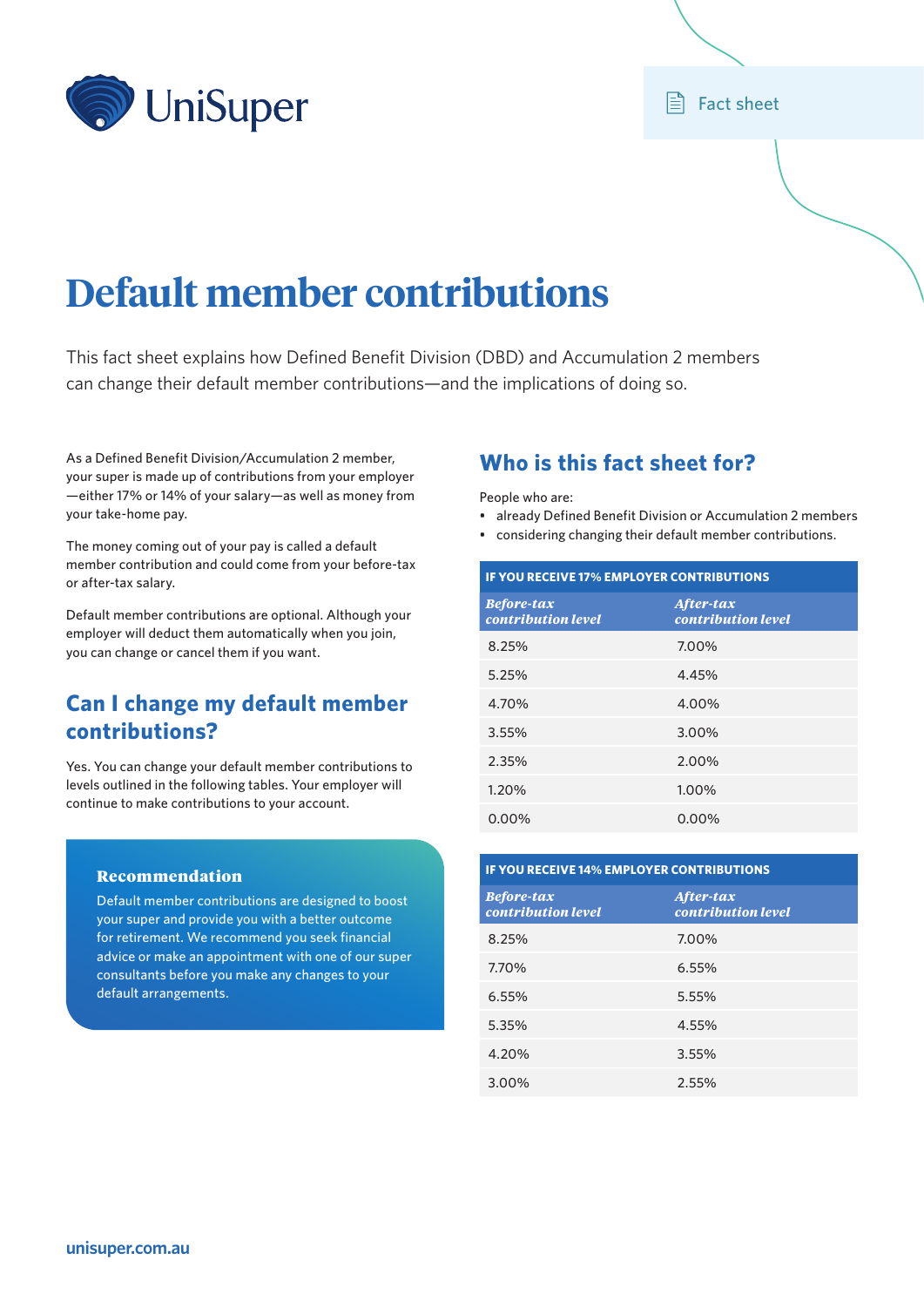#### **Note**

Default member contributions from your beforetax salary are higher than after-tax contributions because they attract a 15% 'contributions tax' (you don't need to do anything about this—we take care of it for you automatically). Default member contributions from your after-tax salary don't attract this tax.

If you reduce your default member contributions, you're likely to have less super at retirement than you would have if you kept making contributions.

Short-term financial needs are important to take care of, but if you use your super to meet those needs it might mean your future self is worse off. Before deciding to reduce your default member contributions, we recommend you speak to a qualified financial adviser.

# **Information for DBD members**

The following table outlines the minimum level of default member contributions you must make to maintain your full defined benefit entitlements.

#### **MINIMUM LEVELS OF DEFAULT MEMBER CONTRIBUTIONS REQUIRED TO MAINTAIN YOUR FULL DEFINED BENEFIT ENTITLEMENT**

| <b>If you receive 17%</b><br><b>contributions</b> | <b>If you receive 17%</b><br>$\sim$ contributions $\sim$ |
|---------------------------------------------------|----------------------------------------------------------|
| 4.45% (after tax) of your                         | 7% (after tax) of your                                   |
| salary (5.25% before tax)                         | salary (8.25% before tax)                                |

If you reduce your default member contributions below these levels, we'll adjust your 'average contribution factor'—a part of the defined benefit formula.

Because you'll be contributing less, this will reduce your defined benefit entitlement.

## WHAT ARE THE EFFECTS ON YOUR DEFINED BENEFIT?

| <b>IF YOUR EMPLOYER MAKES 17% CONTRIBUTIONS</b>                                                                                                               |                                                                                                                                                                                                                                                                                                                                                                                                                                                |  |  |  |
|---------------------------------------------------------------------------------------------------------------------------------------------------------------|------------------------------------------------------------------------------------------------------------------------------------------------------------------------------------------------------------------------------------------------------------------------------------------------------------------------------------------------------------------------------------------------------------------------------------------------|--|--|--|
| The available default member<br>contribution levels are                                                                                                       | And the effect on your defined benefit is                                                                                                                                                                                                                                                                                                                                                                                                      |  |  |  |
| 7% after tax (8.25% before tax)                                                                                                                               | Your full defined benefit entitlement is maintained.                                                                                                                                                                                                                                                                                                                                                                                           |  |  |  |
| 4.45% after tax (5.25% before tax)                                                                                                                            | Your full defined benefit entitlement is maintained. However, your ability to pay for<br>external insurance cover from your accumulation component may be affected. This<br>is because contributions previously made to your accumulation component will be<br>redirected to your defined benefit component. Read the Product Disclosure Statement at<br>unisuper.com.au/pds for more information.                                             |  |  |  |
| 4% after tax (4.70% before tax)<br>3% after tax (3.55% before tax)<br>2% after tax (2.35% before tax)<br>1% after tax (1.20% before tax)<br>Minimum level: 0% | Your defined benefit entitlement is scaled back to reflect your reduced default member<br>contributions, and your ability to pay for external insurance cover from your accumulation<br>component may be affected. This is because contributions previously made to your<br>accumulation component will be redirected to your defined benefit component. Read the<br>Product Disclosure Statement at unisuper.com.au/pds for more information. |  |  |  |

| <b>IF YOUR EMPLOYER MAKES 14% CONTRIBUTIONS</b>                                                                                                                                                                                          |                                                                                                          |  |  |  |  |
|------------------------------------------------------------------------------------------------------------------------------------------------------------------------------------------------------------------------------------------|----------------------------------------------------------------------------------------------------------|--|--|--|--|
| The available default member<br>contribution levels are                                                                                                                                                                                  | And the effect on your defined benefit is                                                                |  |  |  |  |
| 7% after tax (8.25% before tax)                                                                                                                                                                                                          | Your full defined benefit entitlement is maintained.                                                     |  |  |  |  |
| $6.55\%$ after tax $(7.70\%$ before tax)<br>5.55% after tax (6.55% before tax)<br>4.55% after tax (5.35% before tax)<br>3.55% after tax (4.20% before tax)<br>$2.55\%$ after tax $(3.00\%$ before tax)<br>Minimum level: 2.55% after tax | Your defined benefit entitlement is scaled back to reflect your reduced default<br>member contributions. |  |  |  |  |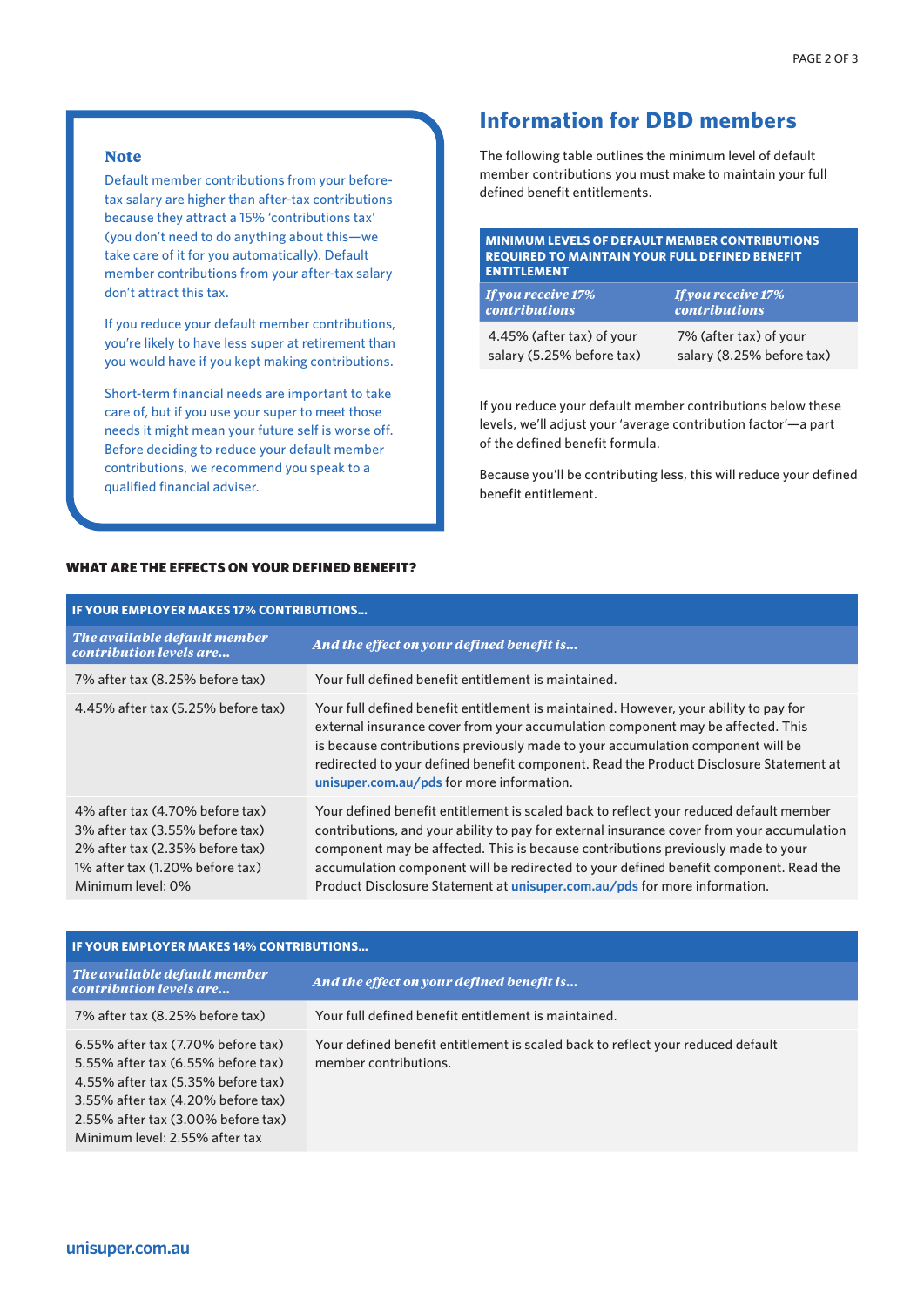#### WHAT ARE THE EFFECTS ON YOUR INBUILT BENEFITS?

DBD membership will generally entitle you to inbuilt benefits. These are designed to protect you financially if you become temporarily or permanently unable to work due to illness or injury, and also provide benefits for your loved ones if you die. Inbuilt benefits are determined by a formula, and DBD members can't opt out of them. It can be helpful to think of them as similar to insurance.

Reducing your default member contributions can affect your inbuilt benefits—see the following table for more information.

| EFFECT ON INBUILT BENEFITS IF YOU REDUCE YOUR DEFAULT<br><b>MEMBER CONTRIBUTIONS</b> |                                                                                               |  |  |  |
|--------------------------------------------------------------------------------------|-----------------------------------------------------------------------------------------------|--|--|--|
| <b>Type of inbuilt benefit</b>                                                       | What will happen                                                                              |  |  |  |
| Temporary Incapacity                                                                 | Nothing—the amount of your<br>inbuilt Temporary Incapacity<br>benefit will stay the same.     |  |  |  |
| Disablement                                                                          | Nothing-the amount of your<br>inbuilt Disablement will stay<br>the same.                      |  |  |  |
| <b>Terminal Medical Condition</b>                                                    | The amount of your inbuilt<br><b>Terminal Medical Condition</b><br>benefit would be reduced.' |  |  |  |
| Death                                                                                | The amount of your inbuilt<br>Death benefit would be<br>reduced.'                             |  |  |  |

# **Information for DBD and Accumulation 2 members**

#### WHAT ARE THE EFFECTS ON EXTERNAL INSURANCE COVER?

Any insurance cover you already have as a UniSuper member will continue, provided you've got sufficient funds in your accumulation account or component to cover the cost of your insurance premiums and that your account remains active.

If you can no longer pay your premiums, or don't meet the requirements under UniSuper's group insurance policies<sup>1</sup>, your insurance cover will cease.

# **Frequently asked questions**

#### **Q: If I reduce my default member contributions, can I increase them at a later date?**

If you're a DBD member you cannot increase your contributions to the DBD. However, you can make extra super contributions to your accumulation component.

If you're an Accumulation 2 member you can increase contributions to your account at any time.

#### **Q: How do I find out how much my employer contributes to my super?**

The payslips your employer provides will probably include a breakdown of employer and member contributions made to your UniSuper account. If not, you'll need to ask your employer.

#### **Q: Should I tell my employer if I change my default member contributions?**

Yes. Your employer will need to update their payroll deductions.

#### **Q: I'm receiving 17% employer contributions and have reduced my default member contributions to zero. What happens if a future employer only makes 14% contributions?**

You'll need to make default member contributions of at least 2.55% (after tax) of your salary (3.00% before tax) to ensure your total contributions remain at the minimum level.

#### **Q: My current employer only makes 14% contributions but a previous employer made 17% contributions—and I've reduced my default member contributions to zero. What happens?**

You'll need to make default member contributions of at least 2.55% (after tax) of your salary (3.00% before tax) to ensure your total contributions remain at the minimum level.

#### **Q: My employer and I are currently making 'half contributions'. Can I reduce my default member contributions?**

No. However, if you and your employer start making full contributions, you can then reduce your default member contributions.

#### **Q: If I do change my default member contributions, when will it take effect?**

At the start of the next pay period after we process your form. For more information about changing your default member contributions, call us on **1800 331 685**.

An inbuilt Death benefit is calculated for DBD members by combining your retirement benefit with a benefit or potential service to age 60. Reducing your default member contributions will reduce your retirement benefitmeaning the total benefit payable on Death or due to a Terminal Medical Condition would also reduce.

This information is of a general nature only and includes general advice. It has been prepared without taking into account your individual objectives, financial situation or needs. Before making any decision in relation to personal circumstances, the relevant product disclosure statement for your membership category and whether to consult a licensed financial adviser. This information is surrent as at April 2020 and is based on our understan on behalf of UniSuper Limited the trustee of UniSuper, Level 1, 385 Bourke Street, Melbourne Vic 3000.

Fund: UniSuper, ABN 91 385 943 850

Trustee: UniSuper Limited, ABN 54 006 027 121 AFSL 492806<br>
Date: Anril 2020 UNISO00E84 0420 Date: April 2020 UNIS000F84 0420

#### **unisuper.com.au**

<sup>1</sup> Insurance cover is provided to UniSuper members by TAL Life Limited, ABN 70 050 109 450, AFSL No. 237848.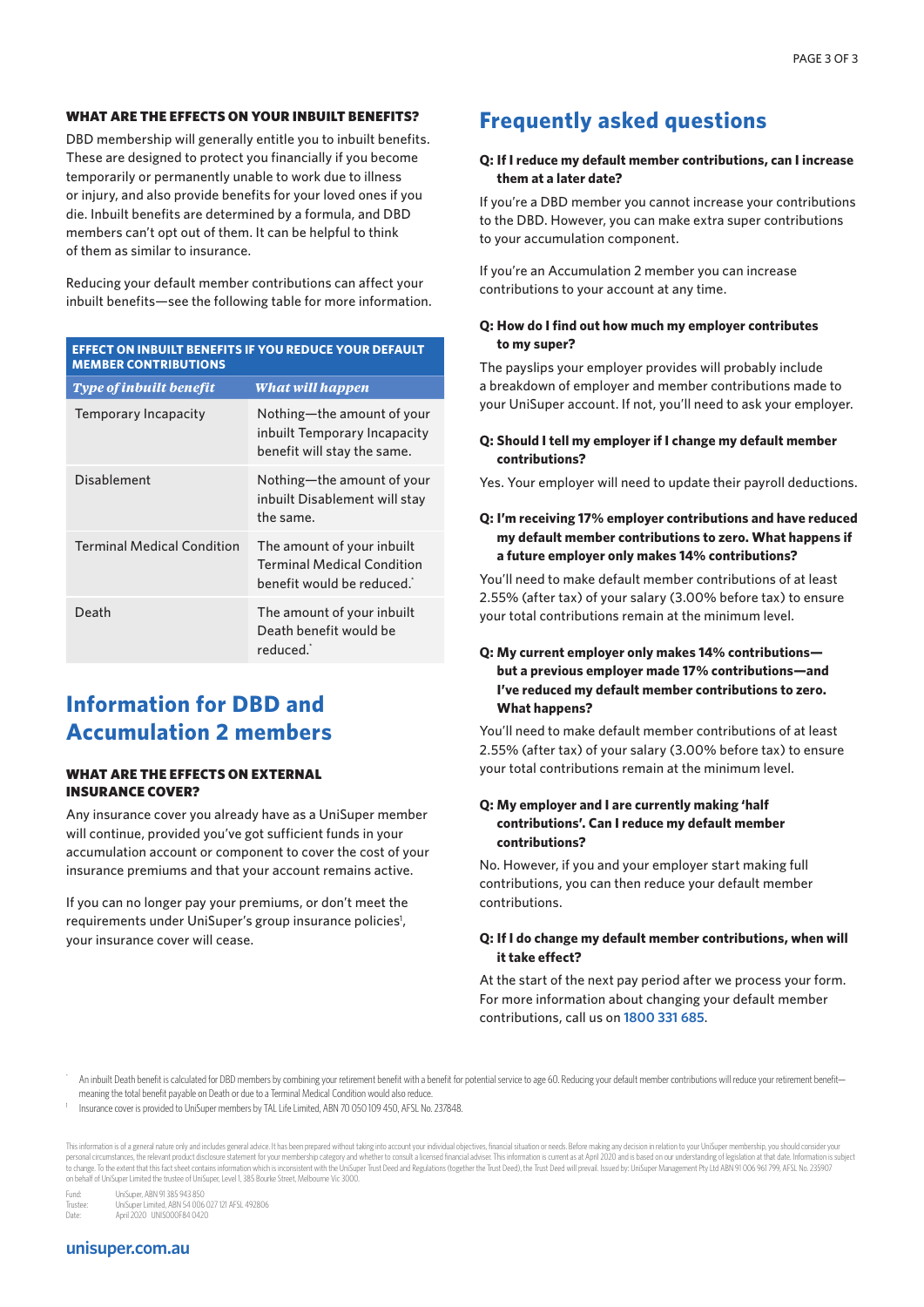# **Change my default member contributions form**



## **Complete and give to your employer**

When your Superannuation Officer receives this form, they will update the payroll records to your new default member contribution rate.

#### USE THIS FORM IF YOU WISH TO

- Change your after-tax default member contributions to before-tax, or
- Reduce your default member contributions to a lower level.

#### BEFORE-TAX (SALARY SACRIFICE) CONTRIBUTIONS:

If you wish to make your default member contributions on a before-tax basis, you'll need a salary sacrifice arrangement with your employer.

Before completing this form, check with your Superannuation Officer if they require any additional forms to be completed.

#### BEFORE COMPLETING THIS FORM

**Reducing your default member contributions is a permanent decision—you can't reverse or reinstate your previous level later on.**

By reducing your default member contributions, your retirement savings will be reduced. Before making this decision, we recommend you:

- read the *Defined Benefit Division and Accumulation 2 Product Disclosure Statement (PDS)* and the *Insurance in your super* document which are incorporated by reference into the *PDS*, and
- speak to a qualified financial adviser.

Any changes to your default member contributions will take effect from the start of the next pay period after your employer processes your form.

If you reduce your default member contributions and would like to make additional contributions in the future, you can make voluntary member contributions to your accumulation component or account. If you want to reduce your default member contributions when you join UniSuper, but would still like to receive cover without underwriting, we need to receive your completed *Defined Benefit Division/Accumulation 2 - changing your default options* form within 60 days of you joining.

#### **SECTION 1 YOUR DETAILS**

> Please complete in BLACK or BLUE BALL POINT PEN using CAPITAL letters. Cross (X) where required.

| UniSuper member number     |                                                                         |  |            |  |     |    |           |       |  |  |
|----------------------------|-------------------------------------------------------------------------|--|------------|--|-----|----|-----------|-------|--|--|
|                            | Refer to your most recent UniSuper correspondence or call 1800 331 685. |  |            |  |     |    |           |       |  |  |
| Title                      | Mr                                                                      |  | <b>Mrs</b> |  | Ms. | Dr | Professor | Other |  |  |
| Surname                    |                                                                         |  |            |  |     |    |           |       |  |  |
| Given name                 |                                                                         |  |            |  |     |    |           |       |  |  |
| Date of birth (DD/MM/YYYY) |                                                                         |  |            |  |     |    |           |       |  |  |

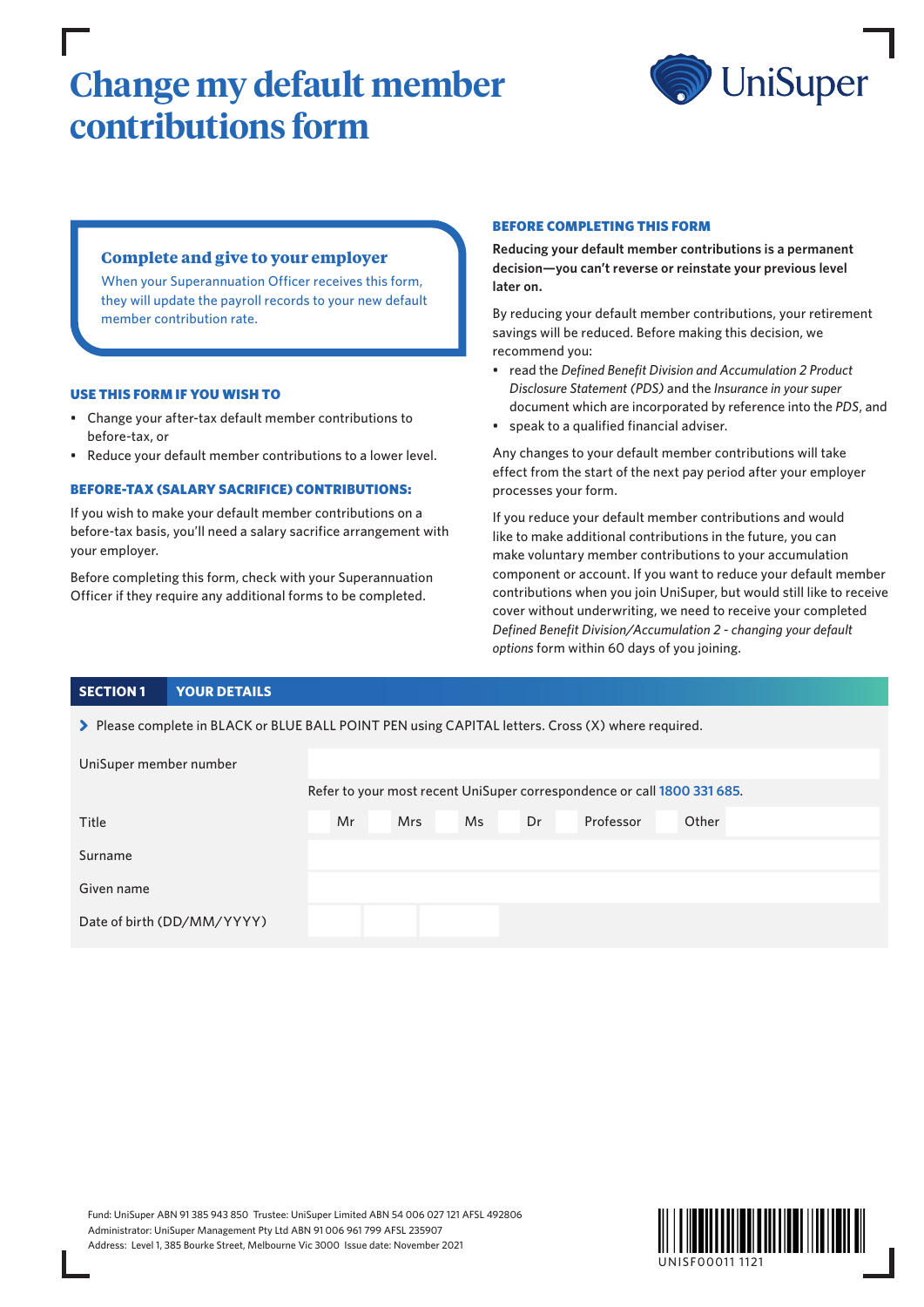## **SECTION 2 DEFAULT MEMBER CONTRIBUTIONS**

The default level of member contributions is 7% (after tax) or 8.25% (before tax) of your salary. You can also choose to reduce your level of member contributions.

Do you want to make default member contributions?

| Yes, the default level                 | Yes, at a reduced level      |
|----------------------------------------|------------------------------|
| From your after-tax salary (7%)        | From your after-tax salary   |
| From your before-tax salary* $(8.25%)$ | From your before-tax salary* |
| Go to SECTION 6                        | Go to SECTION 3              |

\* You'll need a salary sacrifice arrangement with your employer to do this. Default member contributions from your before-tax salary will be treated as employer contributions and be subject to 15% contributions tax, and will also count towards your concessional contributions cap. You can only make default member contributions from your before-tax or after-tax salary—not a combination of both.

#### **SECTION 3 LEVEL OF EMPLOYER CONTRIBUTIONS**

What level of employer contributions do you receive? (Select one only) If you're unsure, please check with your employer.

17%. Go to SECTION 4

14%. Go to SECTION 5

#### **SECTION 4 REDUCING YOUR DEFAULT MEMBER CONTRIBUTIONS (17% EMPLOYER CONTRIBUTIONS)**

What level of default member contributions would you like to make? (Select one only)

4.45% after tax (5.25% before tax)

4.00% after tax (4.70% before tax)

3.00% after tax (3.55% before tax)

2.00% after tax (2.35% before tax)

1.00% after tax (1.20% before tax)

0.00% (zero)

Go to SECTION 6.

#### **SECTION 5 REDUCING YOUR DEFAULT MEMBER CONTRIBUTIONS (14% EMPLOYER CONTRIBUTIONS)**

What level of default member contributions would you like to make? (Select one only)

6.55% after tax (7.70% before tax)

5.55% after tax (6.55% before tax)

4.55% after tax (5.35% before tax)

3.55% after tax (4.20% before tax)

2.55% after tax (3.00% before tax)

Go to SECTION 6.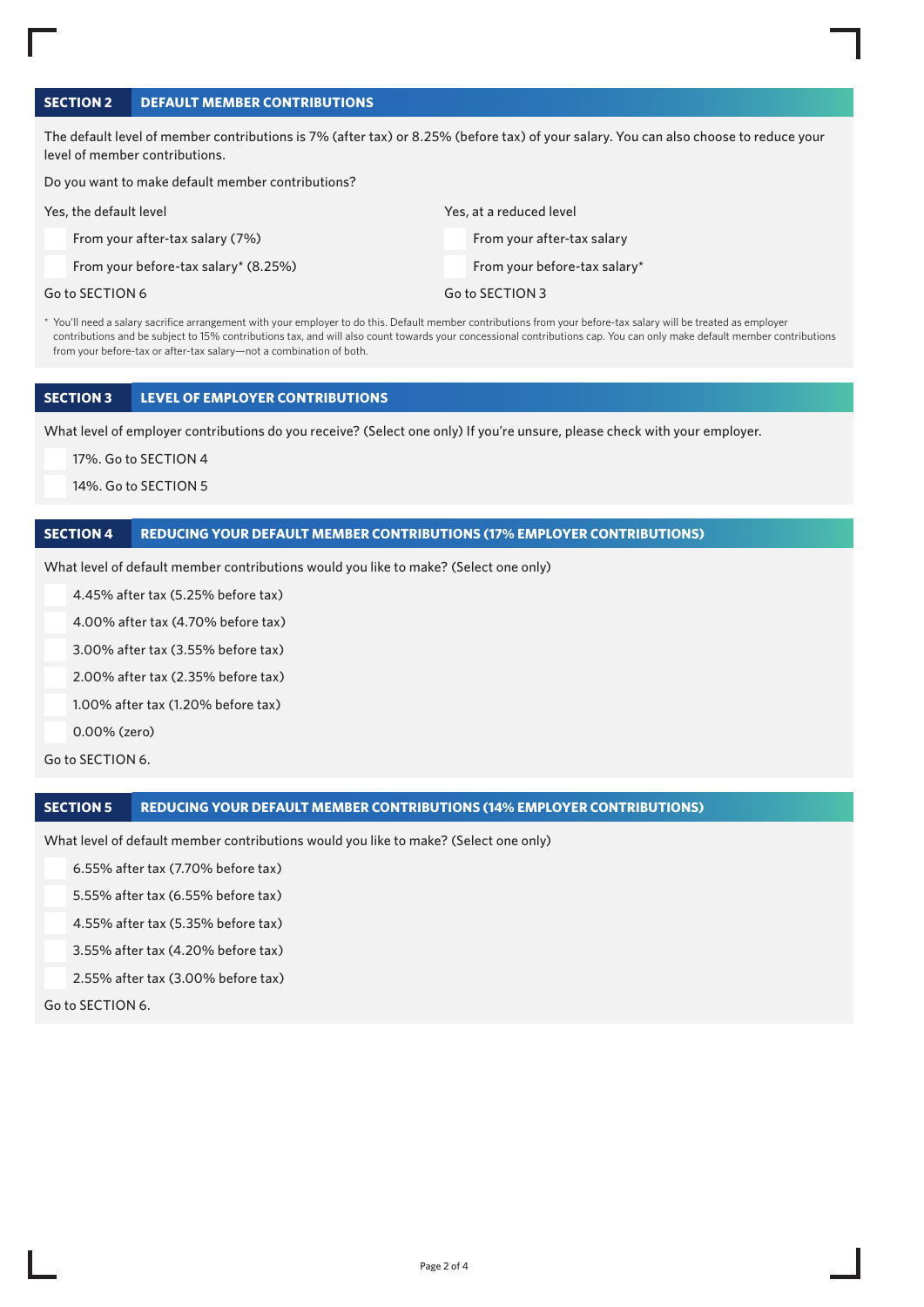## **SECTION 6 MEMBER DECLARATION AND SIGNATURE**

- > Please read this declaration before you sign and date your form.
- I declare the information I've given on this form is true and correct.
- I acknowledge that I've read and understood the information about changing my default member contributions in the current *Defined Benefit Division and Accumulation 2* PDS (and the documents that are incorporated by reference into the PDS).
- I authorise my employer to deduct default member contributions indicated on this form from my salary.
- I understand that:
	- my decision to reduce my default member contributions is irrevocable and I won't be able to reinstate my previous level at a later date
	- Reducing my default member contributions will reduce my retirement savings
	- if I reduce my default member contributions when I join UniSuper and I want to receive insurance without underwriting, UniSuper needs to receive my completed Defined Benefit Division/Accumulation 2 - changing your default options form within 60 days of me joining
	- if I make default member contributions from my before-tax salary I'll pay 15% contributions tax on these contributions
	- the level of default member contributions I choose to make on this form will apply to the default member contributions I make with all UniSuper participating employers.
- I consent to my personal information being used in accordance with UniSuper's privacy policy.

#### Signature

| Date |           |      |  |
|------|-----------|------|--|
|      |           |      |  |
| DD   | <b>MM</b> | YYYY |  |

### **Need help?**

For more information:

- email **enquiry@unisuper.com.au** , or
- call **1800 331 685**.

## **Submitting your form**

Give this completed form to your Superannuation Officer, or the person responsible for super at your workplace, as soon as possible.

#### PRIVACY STATEMENT

UniSuper is committed to protecting your personal information in accordance with privacy law obligations. The information that you provide to UniSuper on this form is collected and used in accordance with our Privacy Policy which can be found online at **[unisuper.com.au/privacy](http://unisuper.com.au/privacy)** . If you have any privacy related questions, please call **1800 331 685**.